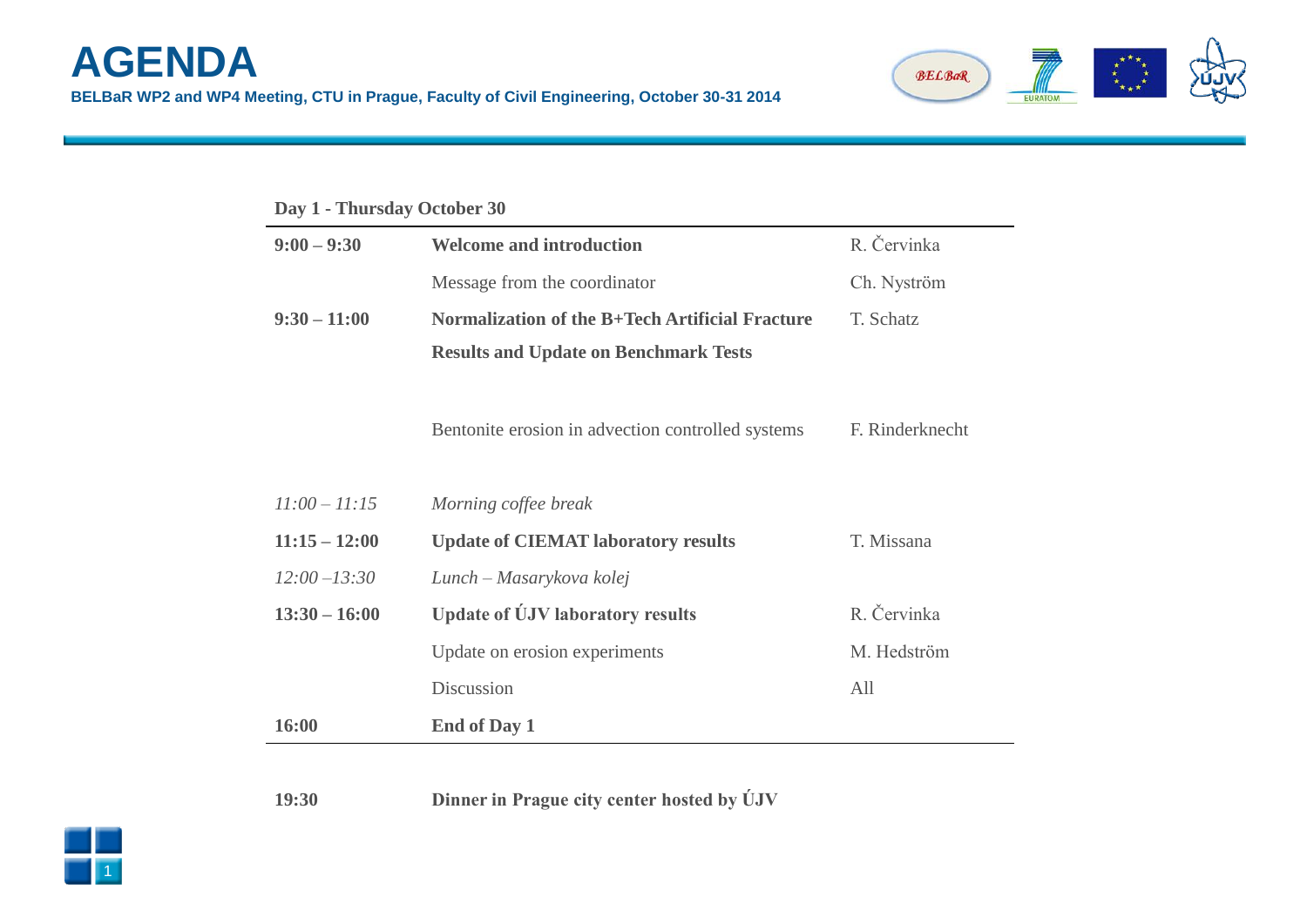

## **Day 2 - Friday October 31**

| $9:00 - 10:30$  | Radiolabeling of colloids for highly sensitive                 | H. Hildebrand        |
|-----------------|----------------------------------------------------------------|----------------------|
|                 | detection in transport studies – additional                    |                      |
|                 | presentation                                                   |                      |
|                 | On the coagulation mechanism of montmorillonite in R. Eriksson |                      |
|                 | dilute suspensions                                             |                      |
| $10:30 - 10:45$ | Morning coffee break                                           |                      |
| $10:45 - 12:00$ | Influence of sample preparation on the                         | <b>M. Matusewicz</b> |
|                 | microstructure of bentonite                                    |                      |
|                 | Discussion and conclusions                                     | All                  |
| $12:00 - 13:30$ | Lunch – Masarykova kolej                                       |                      |
| 14:00           | End of Day 2 / End of meeting                                  |                      |

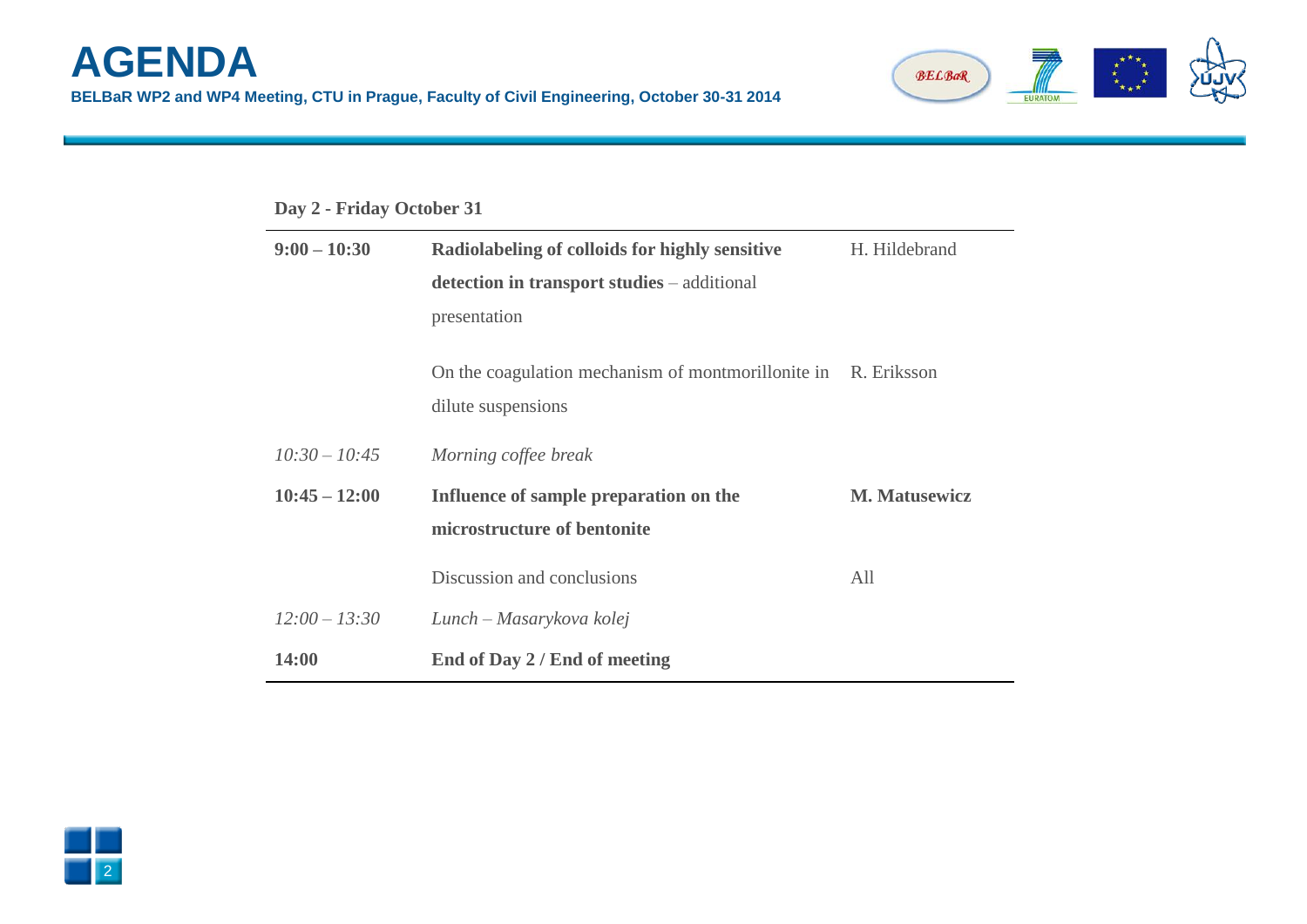

**Dinner in Prague city center**

## **When: Thursday 30.10.2014, 7:30 pm**

**Where: The Kulaťák restaurant** (Vítězné náměstí 820/12, Praha 6)